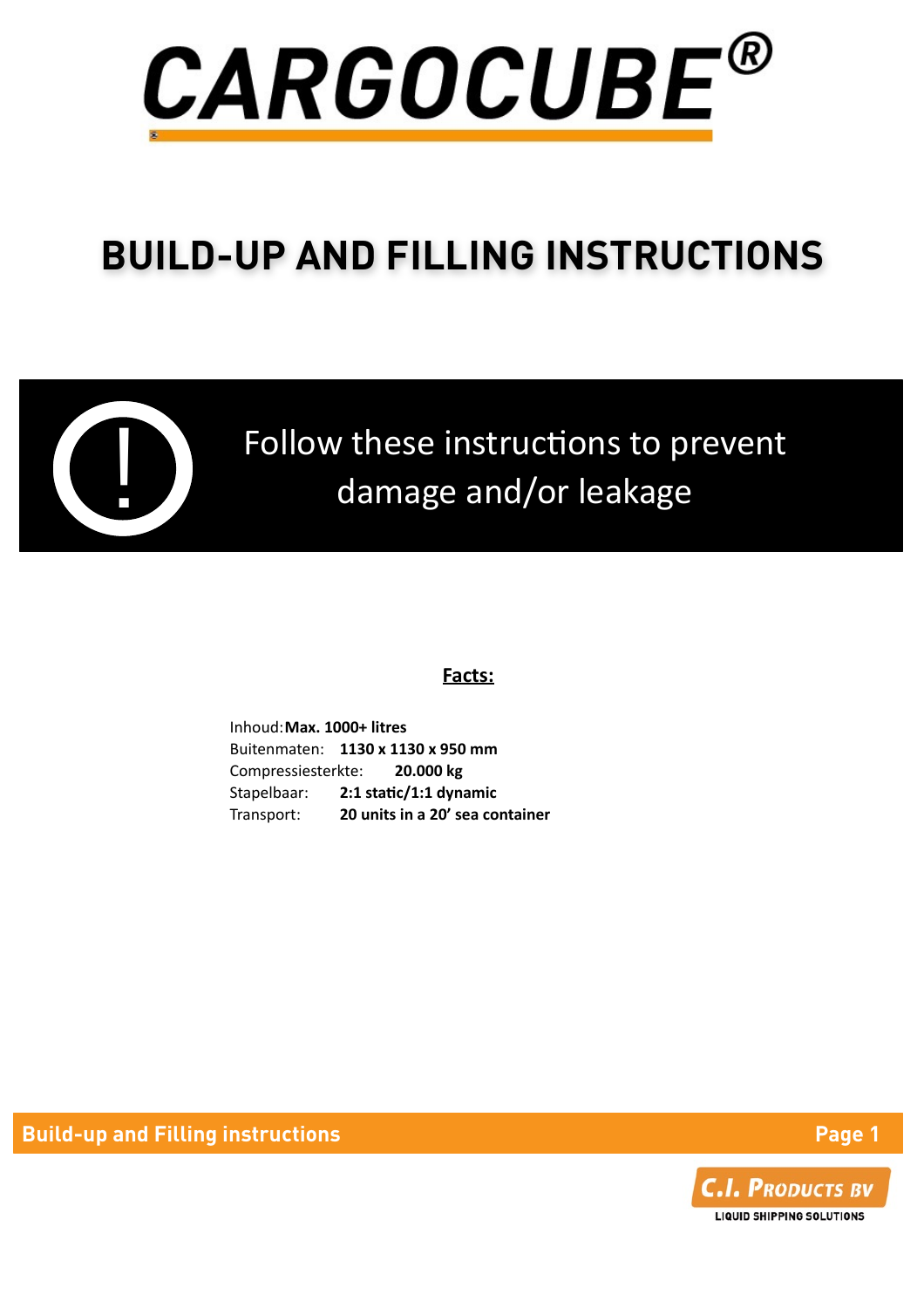

## **BUILD-UP INSTRUCTIONS**

The unit is delivered flat-packed; 16 sleeves on a pallet, 16 cassettes with liner on a separate pallet. On request the pallets can also be delivered, type CP9, 1140 x 1140. The lids are delivered on a separate pallet. This manual shows step by step how the unit should be inspected, and what needs to be done to secure a safe and easy build-up.





#### **THE CASSETTE CONTAINS THE FOLLOWING PARTS:**

- 1. A corrugated cassette.
- 2. A 1000+ liner with 3" or m6" filling opening and an integrated 2" butterfly valve for side discharge.
- 3. A bulkhead with ring holds the valve in position during filling, transport and discharge. This bulkhead with ring protects the corrugated sleeve from water damage during cleaning of the valve.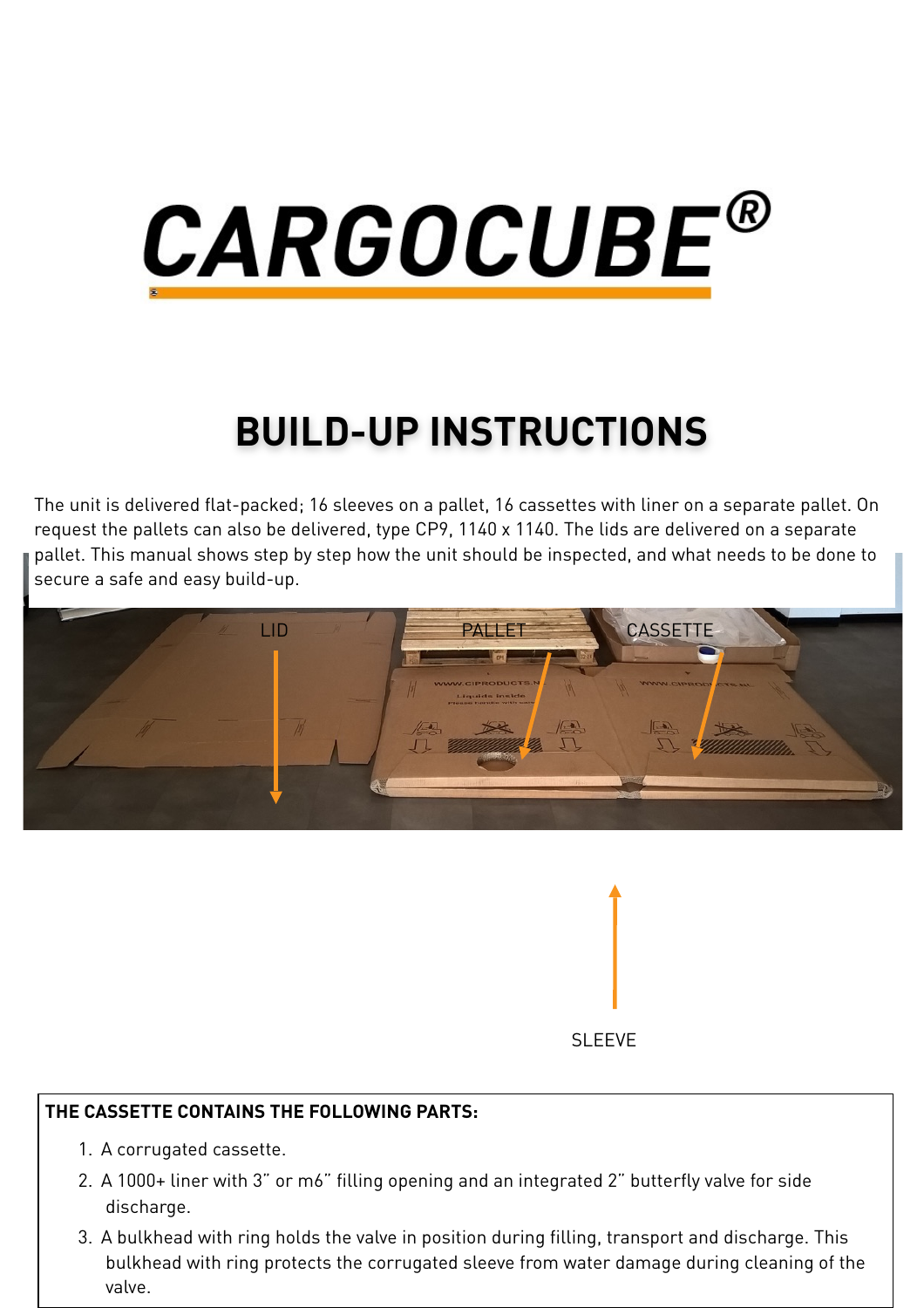**CARGOCUBE®** 

- 1. Place the CP9 pallet where the unit is going to be built-up.
- 2. Take one of the sleeves, put this upright and place one corner against a heavy object or a wall and open the sleeve as seen on the photo.



3. Open the sleeve a little in the middle to come through the "dead point" and then open it further until the sleeve stays in a square shape.



- 4. Alternatively corner supports can be used in order to keep the unit in its square position. Lock the supports under the pallet at the right top and bottom left, when you stand in front of the pallet. Make sure that the pallet topdeck looks like this when placing the supports, otherwise they do not lock.
- 5. In the square position the cassette can be dropped in. Unfold the cassette and make sure the valve is placed at the opening in the sleeve. Pull up the filling opening and hang it in the filling bridge.



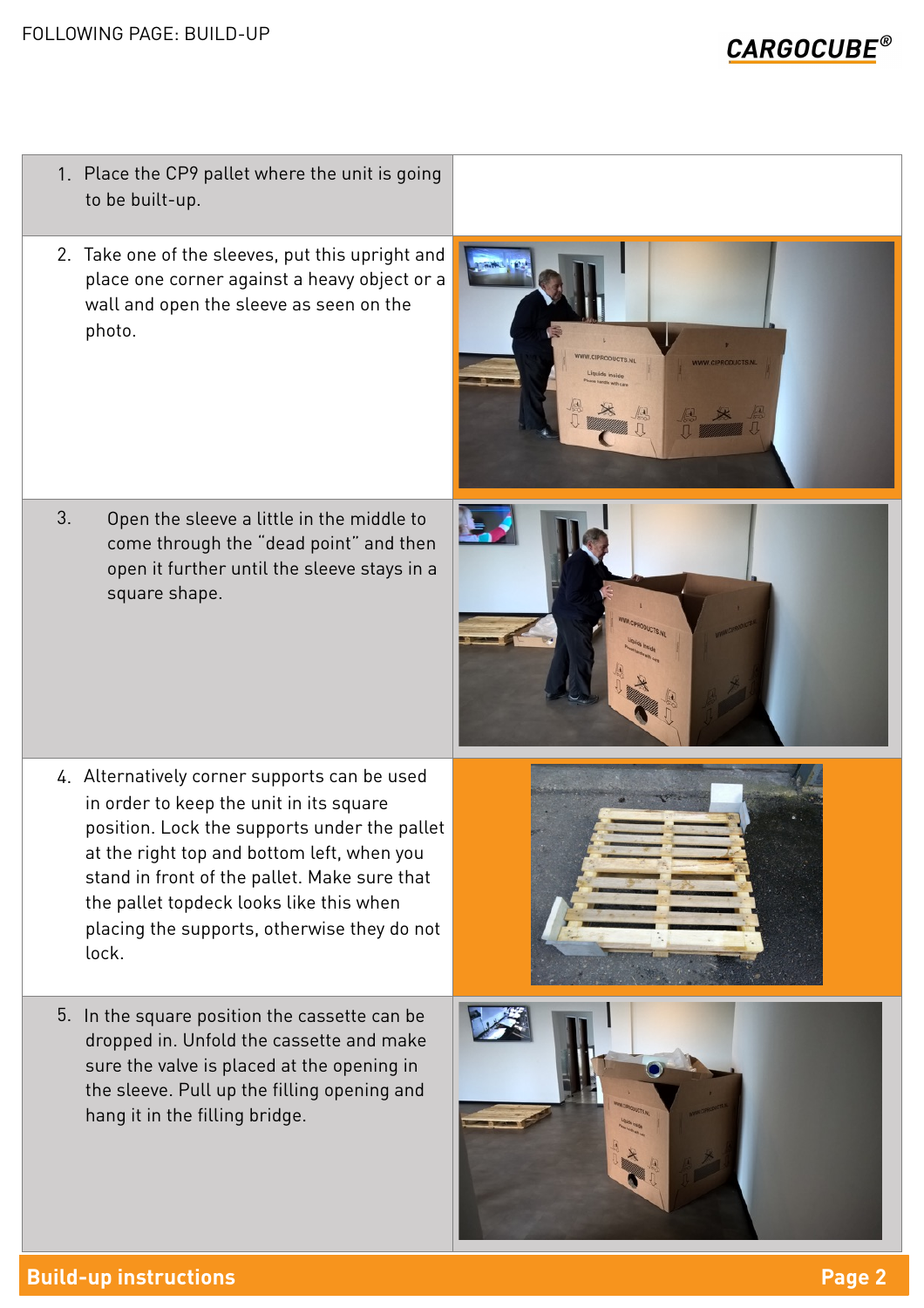6. Remove the bulkhead ring and put it aside until later in the process.

- 7. Pull the front of the cassette towards you, so that the cassette has full contact with the front of the unit. That makes it easier to place the ring. Pull the valve from the outside through the opening and place the bulkhead ring in order to keep the valve locked in position.
- 8. The bulkhead ring is in position, the valve is fixed and the corrugated is protected and can now be connected to a hose or a pump (when needed).
- 9. Fold the four top flaps of the sleeve inward in the indicated sequence: Flap 1, then 2, then 3, then 4. Put flap 4 under flap 1.







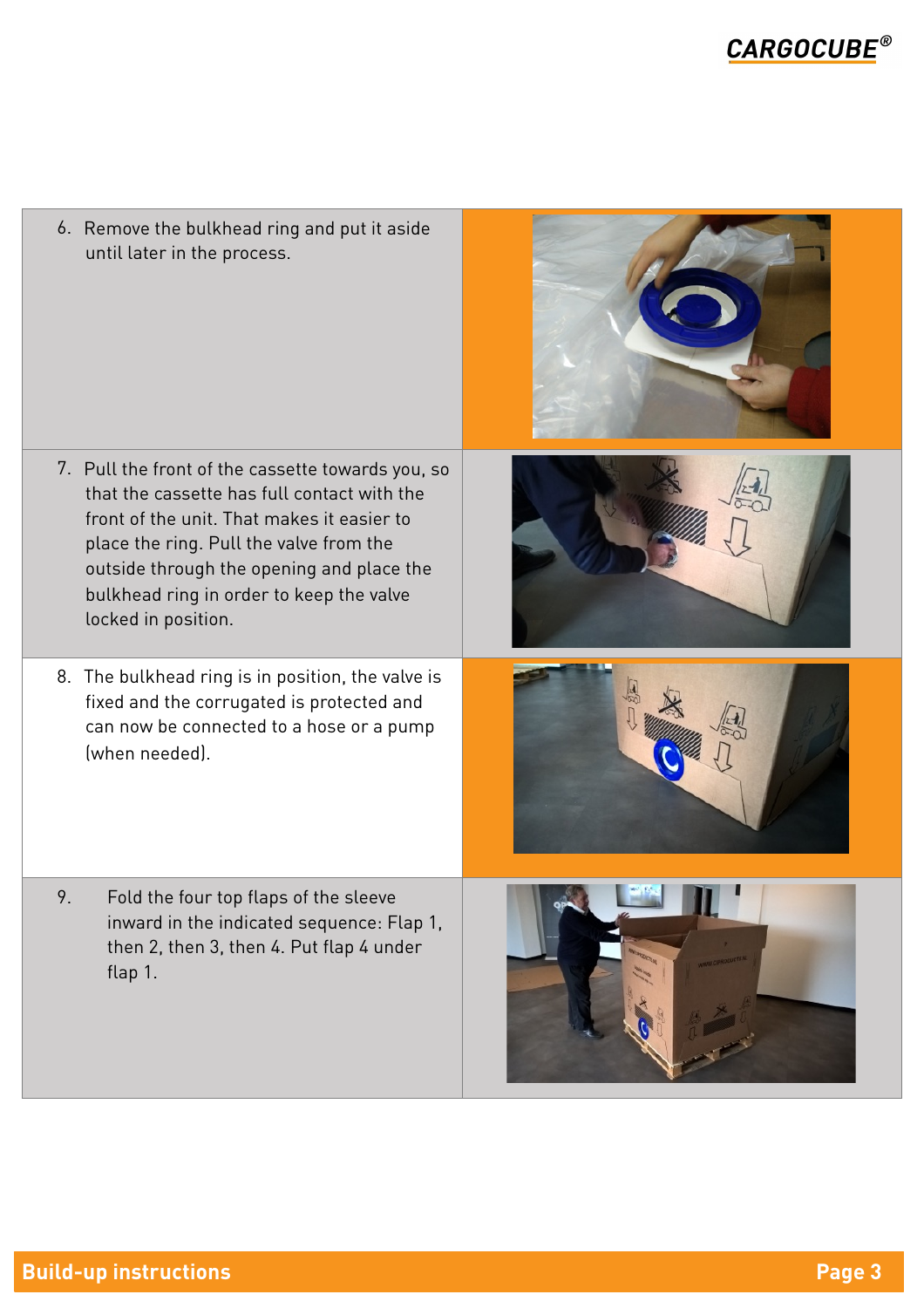10. Put the four straps through the pallet and over the unit at the indicated place: Cargocube strapping here. The top flaps should stay down.



#### THE UNIT IS NOW READY FOR FILLING

### FILLING INSTRUCTIONS

- 1. Check after 100 to 150 litres of product to see if the liner is still positioned well inside the unit and if there is enough space for it to be filled completely. If needed, pull the liner upward to prevent possible material folds during filling. It is advised to use a filling bridge to simplify the filling process. On this picture a filling bridge is used. 2. Fill until the top – this is about 1000 litres.
	- 3. When the unit is full, place the dust cap on the filling opening and remove the filling bridge.



WWW.CIPRODUCTS.NL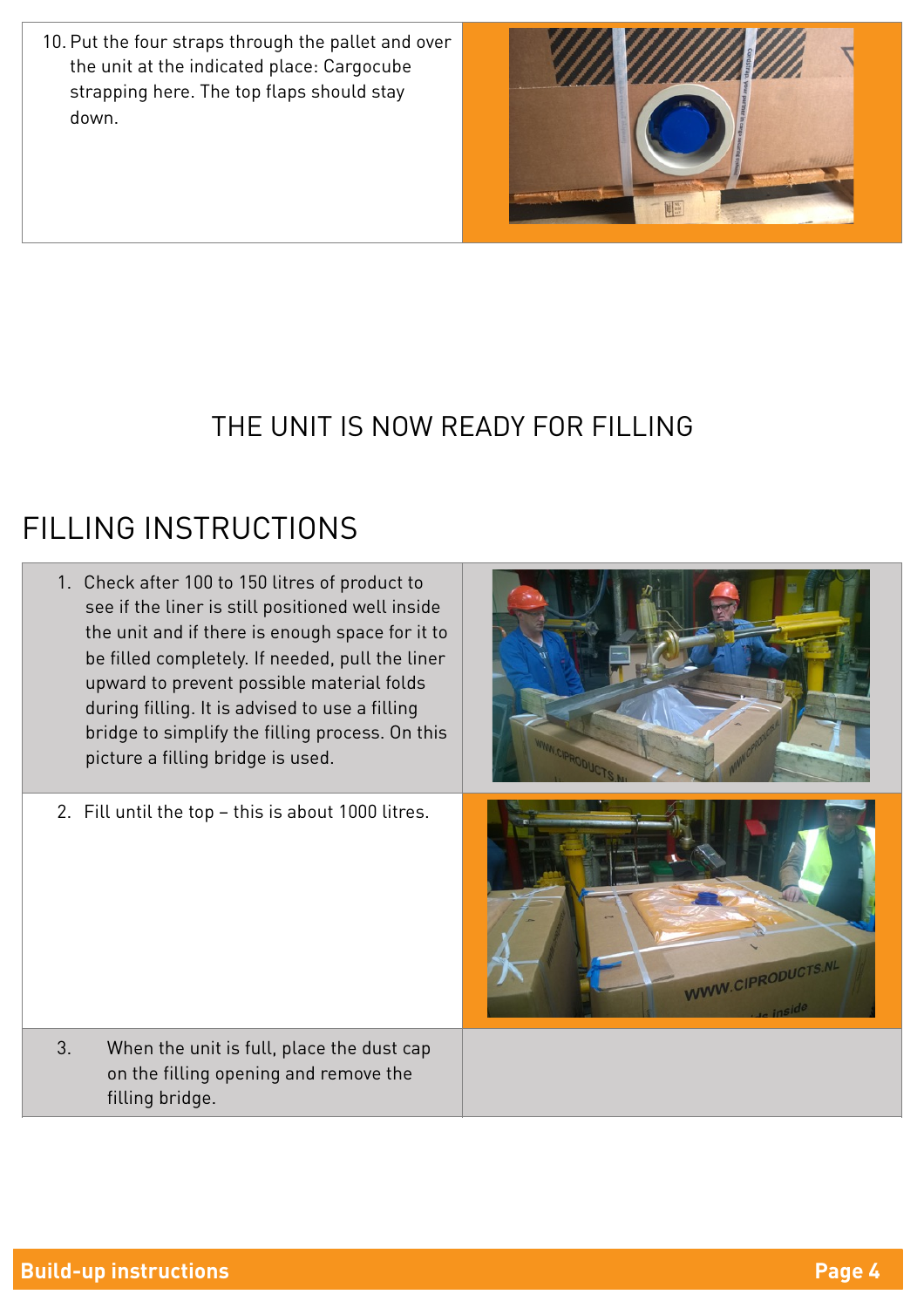4. The lid is delivered flat-packed. The long sides have two crease lines, the short sides have one crease line. Fold the long side flaps as shown in Step 1. Fold the short flaps inward as shown in Step 2. Fold the outer flaps of the long sides inward as in Step 3. Make sure that 2 is inside 3. Then fold the outer flaps of the long sides over 2 and 3 and place the edges in the slots. The lid is now ready for use.



5. Put the lid on the unit and secure it with tape or a strap, to prevent the lid from falling off.



Please handle with care



**There are indications and warnings printed on the unit such as "liquids inside"; as well as the correct position where the forklift truck can safely enter the pallet.** 

1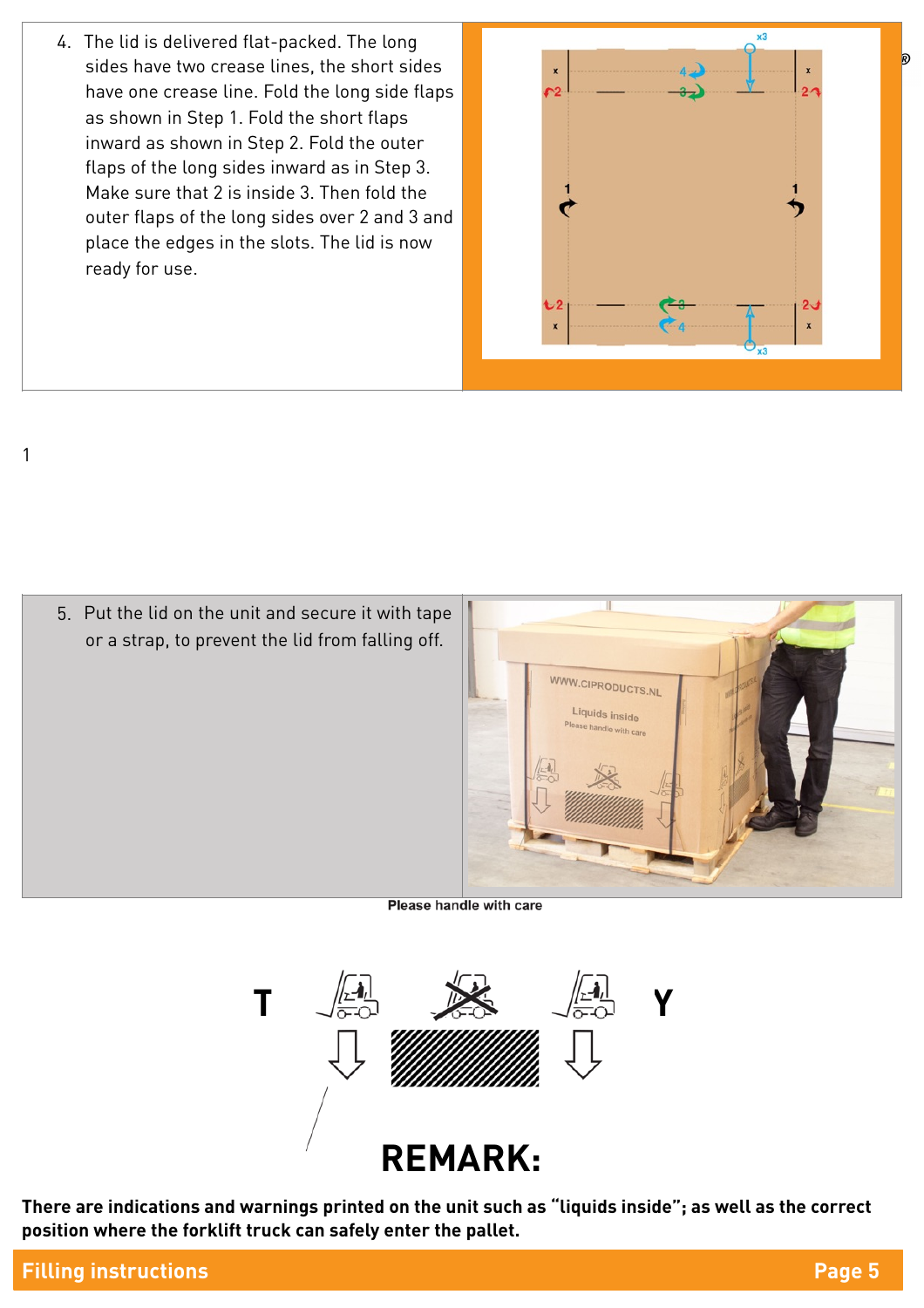

**If there are any questions, do not hesitate to contact us via your supervisor. We are always prepared to give further assistance.**

## **DISCHARGE INSTRUCTIONS**



Handle this IBC with care and follow these instructions to prevent damage and/or leakage

This instruction is meant for customers who receive Cargocubes, to handle the container in the correct way and to prepare it for an easy and safe discharge. This instruction shows you step by step what actions to take.

The container arrives with  $\pm$  1000 litres fluid product. The product is contained in a liner with a filling opening on the top, and a 2" butterfly valve discharge opening on de side.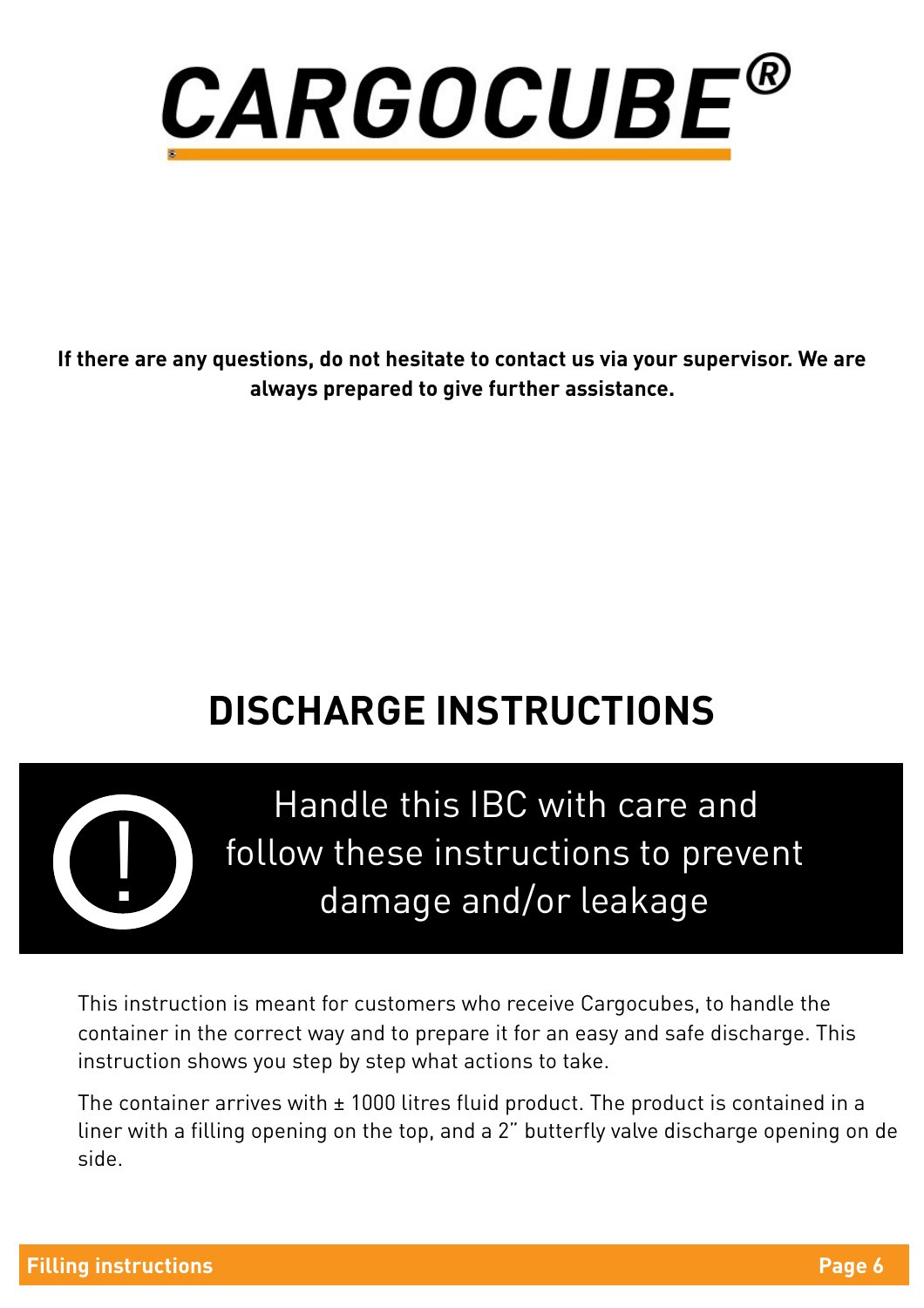

Follow the instruction on the container, especially concerning the places where a forklift can or cannot approach the IBC. This is important to prevent damage or leakage to the discharge valve, which is located close to the forks of the forklift.

### THE CARGOCUBE – DISCHARGE INSTRUCTIONS

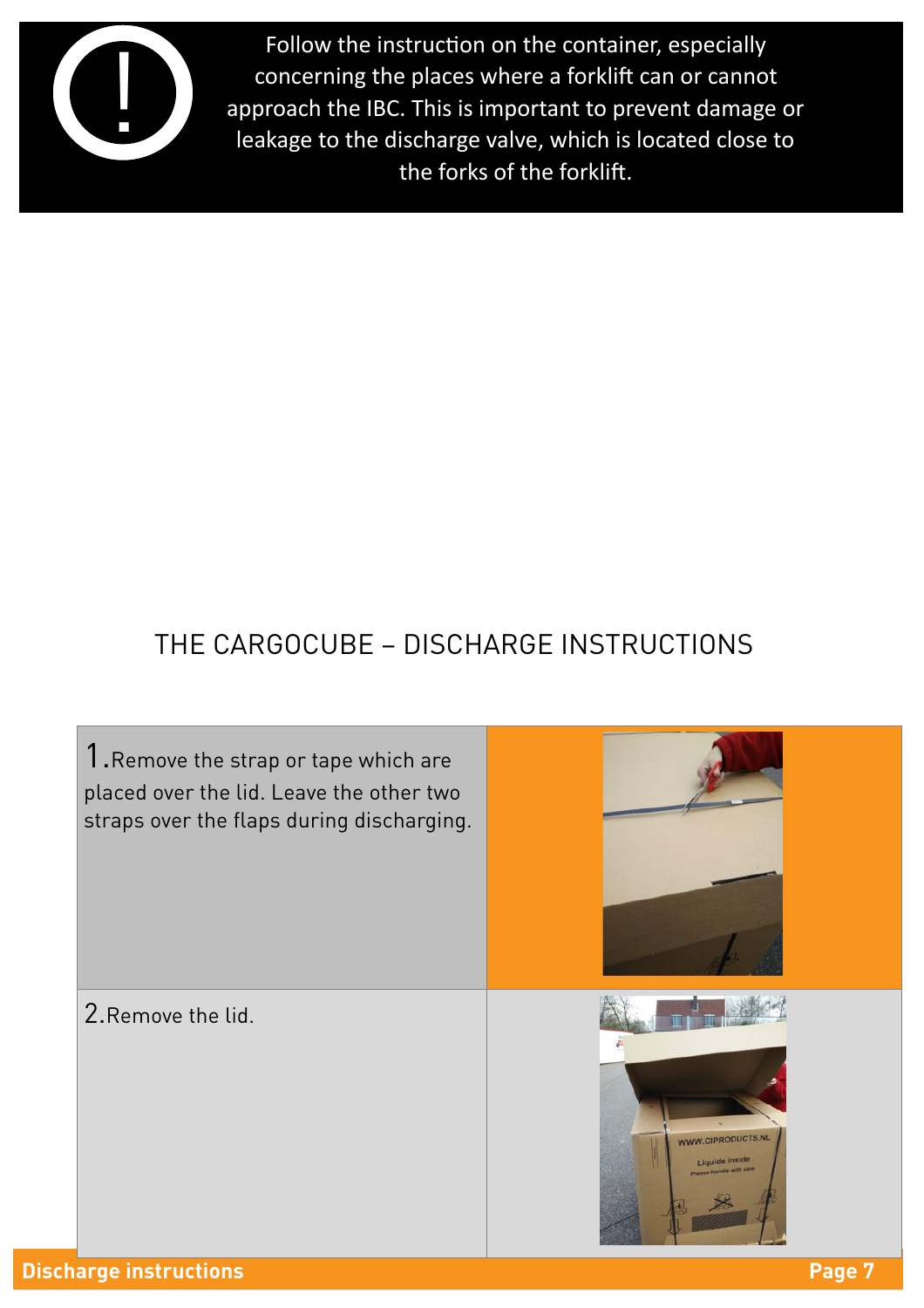3.Remove the dust cover of the discharge opening or valve at the front side of the unit.



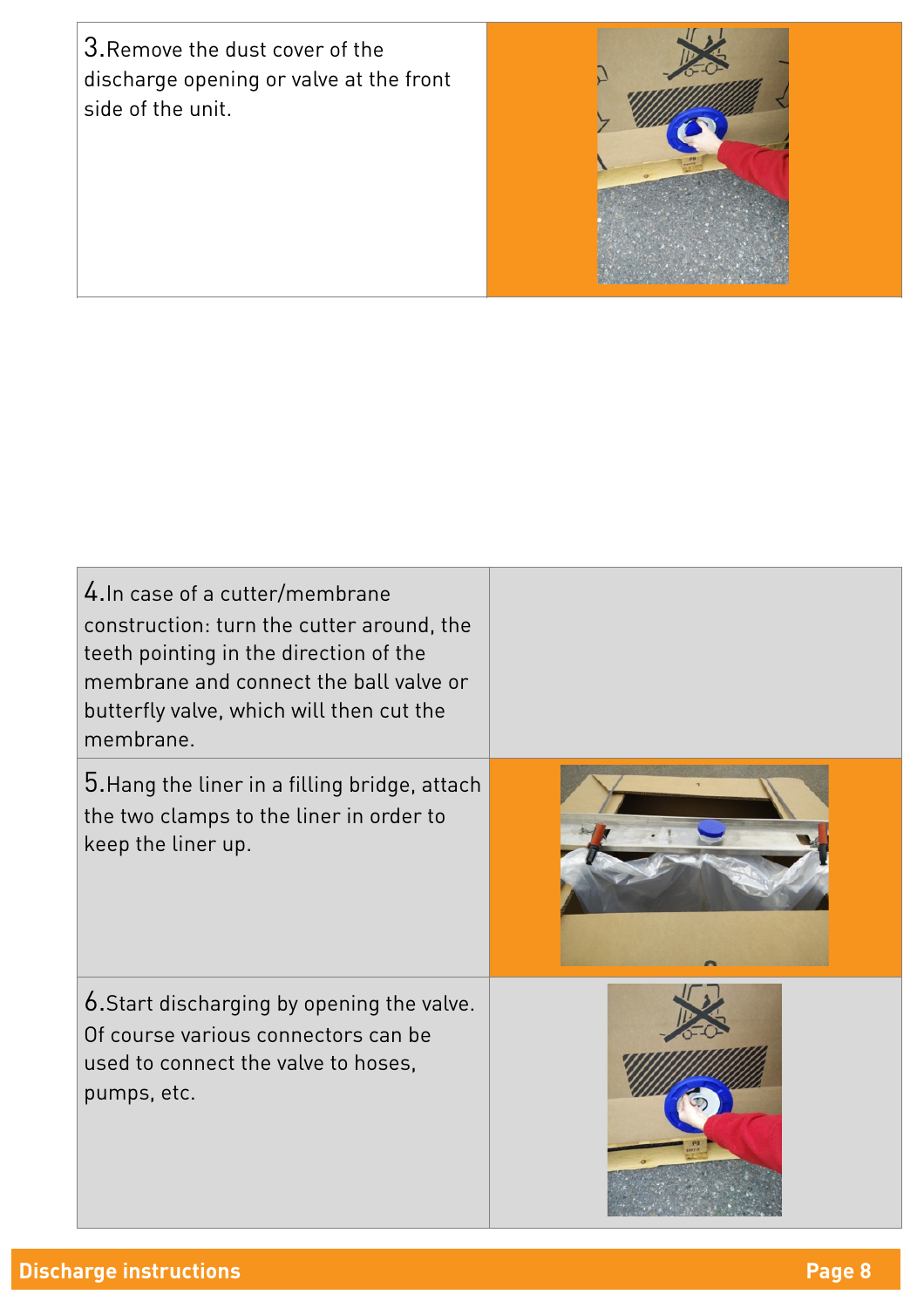7.After discharge replace the dust cap to avoid spillage during the removal of the liner.



| 8. The liner can be emptied completely<br>outside of the unit, if desired. | z<br>WWW.CIPRODUCTS.NL |
|----------------------------------------------------------------------------|------------------------|
| 9. The unit and the liner are fully recyclable                             |                        |
| and can be disposed of in the standard<br>disposal systems.                |                        |

# THANK YOU FOR USING